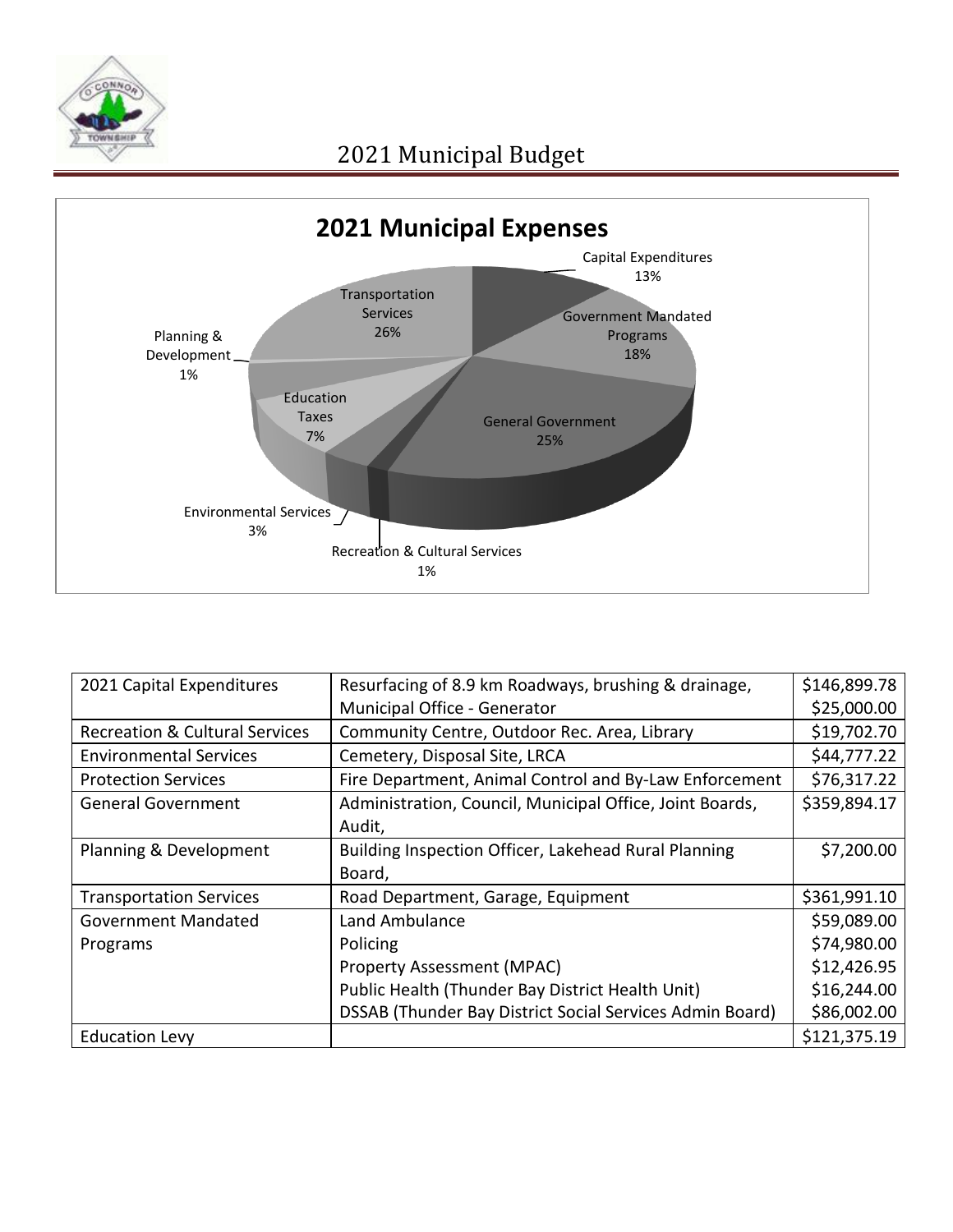

## 2021 Municipal Budget



| Residential, Managed Forest,          |                                              | \$779,933.95 |
|---------------------------------------|----------------------------------------------|--------------|
| <b>Farmland Taxation</b>              |                                              |              |
| Payment in Lieu of Taxes              |                                              | \$1,868.85   |
| <b>Commercial Industrial Taxation</b> |                                              | \$9,075.41   |
| <b>Educational Taxation</b>           |                                              | \$121,541.79 |
| <b>OMPF</b>                           | <b>Ontario Municipal Partnership Fund</b>    | \$155,400.00 |
| <b>Conditional Grants</b>             | <b>Ontario Community Infrastructure Fund</b> | \$50,275.00  |
|                                       | <b>Federal Gas Tax Fund</b>                  | \$82,482.00  |
|                                       | <b>Library Grant</b>                         | \$1,220.00   |
|                                       | Ornge - Helipad Funding                      | \$3,500.00   |
|                                       | Fire Safety Grant                            | \$4,700.00   |
|                                       | <b>Municipal Operating COVID funding</b>     | \$45,452.00  |
|                                       | <b>ICIP COVID Resilience Fund</b>            | \$25,000.00  |
|                                       | Hydro One Energizing Life ON funding         | \$15,000.00  |
|                                       | Canada Summer Jobs                           | \$2,994.00   |
| <b>Reserve Transfers</b>              |                                              | \$10,555.00  |
| Deferred Revenue                      |                                              | \$19,369.29  |
| <b>Other Revenue</b>                  |                                              | \$83,532.04  |